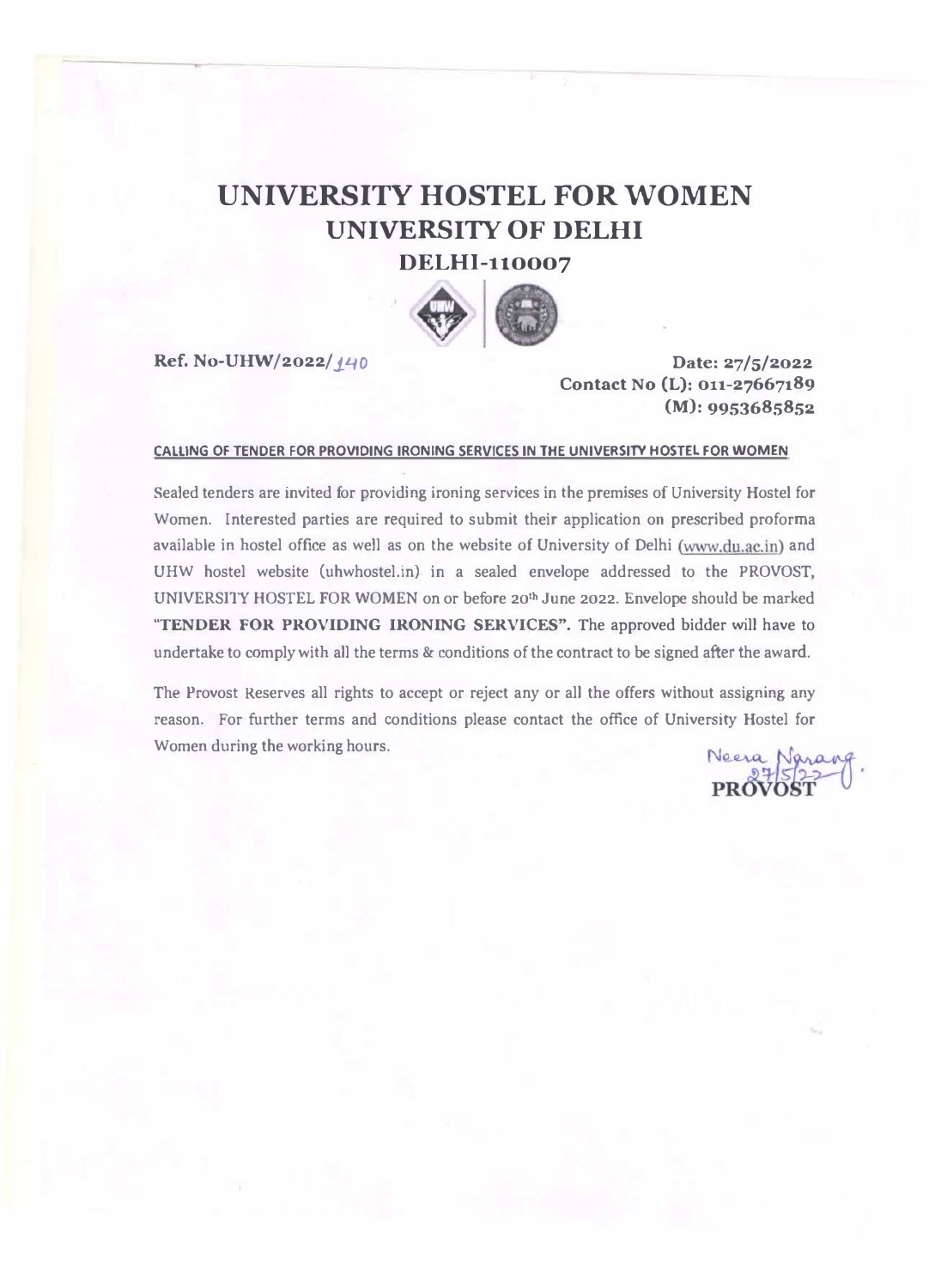### UNIVERSITY HOSTEL FOR WOMEN UN1VERSITY OF DELHI DELHI-I 10007



Contact No: 011-27667189 : 9953685852

### APPLICA TION FOR PROVIDING THE IRONING SERVICES IN THE UNIVERSITY HOSTEL FOR WOMEN

Name of the applicant Address

Contact No PAN of applicant (Attach copy) Rent (to be offercd by applicant) per Month Security money For Ironing **Electricity/Water Charges** 

To be fixed by Hostel Administration. As per TPDDL/DJB Bill

Experience

Any other information

Enel. Rate List for Ironing

(Signature of the Applicant)